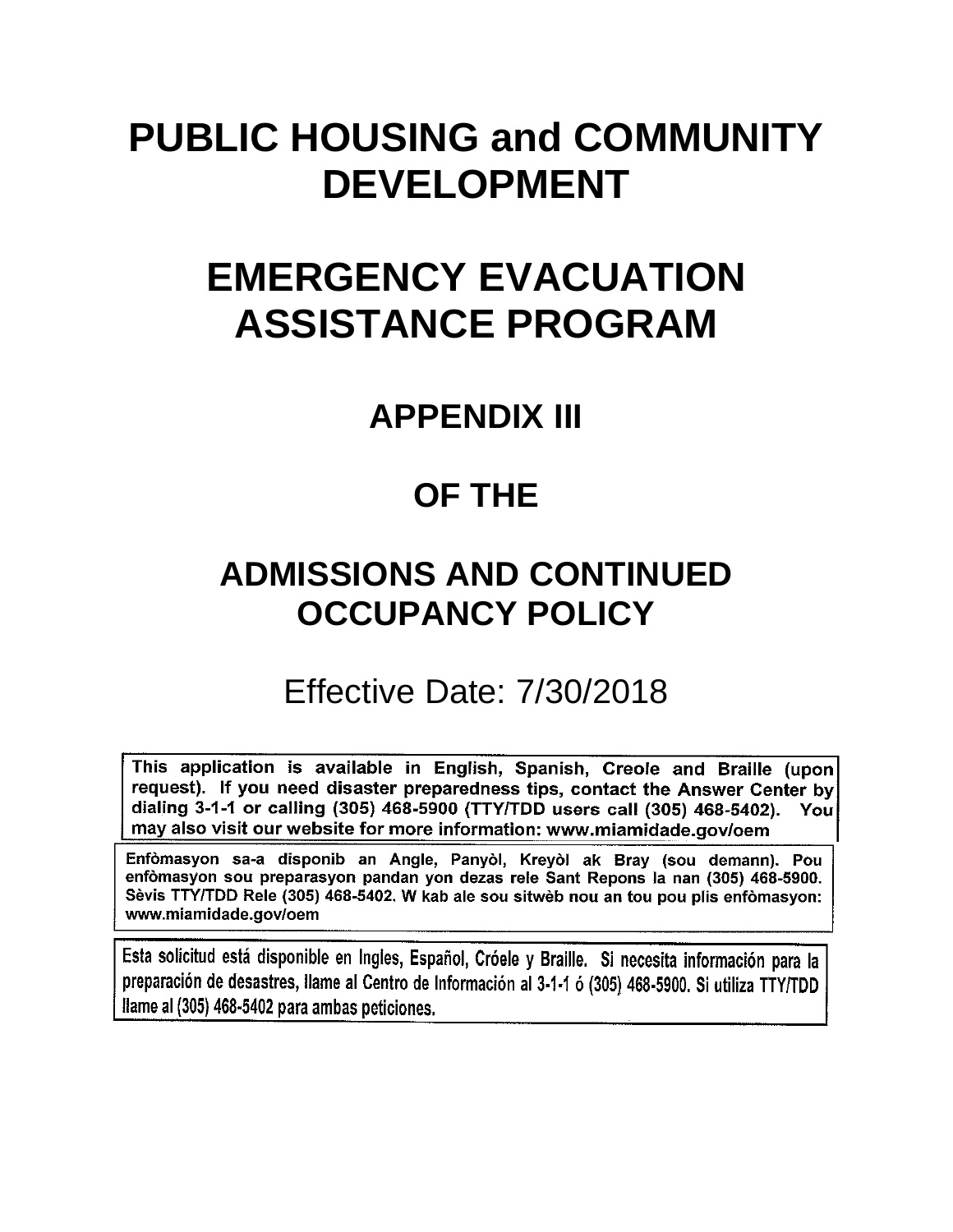

**Miami-Dade County Emergency Evacuation Assistance Program Applicant Instructions and Information**

The Emergency Evacuation Assistance Program (EEAP) is designed for people with special needs living at home that need assistance with evacuation. Eligible applicants have a medical condition that requires specialized sheltering not available in a hurricane evacuation center. Residents of assisted living facilities (ALF) or nursing homes do not qualify for this program because, these business entities must have their own emergency plans for their clients.

The EEAP registry may be used for any emergency requiring evacuation, such as flooding, hurricanes or hazardous material spills, such as gas leaks. Resources are limited and those persons registered will have priority when an emergency arises. **Do not wait until an evacuation order is given to request being added to the Registry.**

Evacuation Centers will only be available as a last resort for people who have no other place to go. If you need to evacuate, you should first seek refuge with relatives, friends or community organizations. Special Needs Evacuation Centers (SNEC) do not offer the same level of care or equipment available at health care facilities. Only basic medical care and assistance are available. Special Needs enhanced beds and cots are provided on a limited basis. Individuals requiring a higher level of medical care such as continuous oxygen, the use of life sustaining medical equipment requiring electricity and have advanced medical conditions and needs will be placed in participating hospitals also known as Medical Management Facilities (MMF). Due to a finite number of staff, we recommend that a caregiver accompany you and remain with you during your stay at the SNEC or MMF, to ensure your needs are met in a timely manner.

It is highly recommended that if you have a special diet, that you bring those dietary items with you so as to ensure the highest level of comfort during your evacuation away from home. Please remember to bring a disaster kit that includes: bedding, medications and personal supplies (food, water, and medical equipment). Please ensure that you eat a meal prior to leaving your home. All Miami-Dade County evacuation centers accept individuals with service animals. If you have a service animal include their food and supplies in your disaster kit.

**All sections of this application must be completed. Your primary care physician (PCP) must complete and sign this application prior to submitting it to our office.** If more than one person in your household requires assistance during evacuations, each person must complete a separate application. Special instructions will be mailed to you once your application has been processed. You will be contacted on an annual basis to re-certify your need for this program. You do **not** need to complete an application every year. If you have questions or need further information, please call the Special Needs Hotline at (305) 513-7700. Please keep a copy of the complete application for your records and mail the **original** to:

> **Miami-Dade Department of Emergency Management Emergency Evacuation Assistance Program 9300 NW 41 Street Miami, FL 33178 This application is available in English, Spanish, and Creole. To request this material in alternate format such as, Braille, Large Print or electronically, please call (305) 468-5900.**

If you need disaster preparedness tips, contact the Answer Center by dialing 3-1-1 or calling (305) 468-5900 (TTY/TDD users call (305) 468-5402). You may also visit our website for more information: [www.miamidade.gov/oem](http://www.miamidade.gov/oem)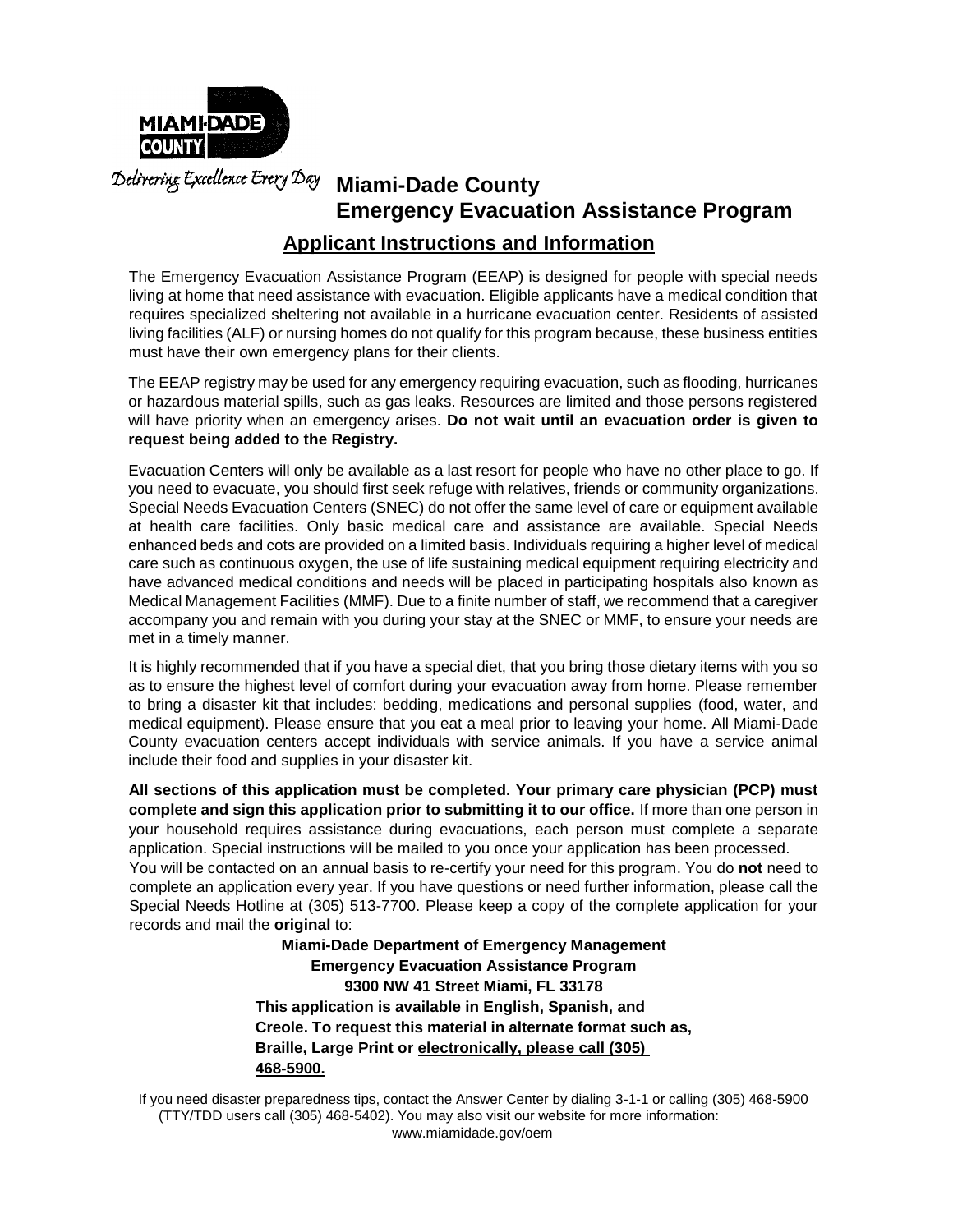### **Application for the Emergency Evacuation Assistance Program**

| Date of Application: //                                                                                                                                                                                                                                                                                                                                                                   |                                                                    |            |  |
|-------------------------------------------------------------------------------------------------------------------------------------------------------------------------------------------------------------------------------------------------------------------------------------------------------------------------------------------------------------------------------------------|--------------------------------------------------------------------|------------|--|
|                                                                                                                                                                                                                                                                                                                                                                                           |                                                                    |            |  |
| Date of Birth: / /                                                                                                                                                                                                                                                                                                                                                                        |                                                                    |            |  |
| Are you a veteran of the US Armed Forces? $\Box$ Yes $\Box$ No                                                                                                                                                                                                                                                                                                                            |                                                                    |            |  |
| Type of Residence: □ House/Duplex □ △ Apt/Condo (What floor? △ □ Mobile Home/Trailer                                                                                                                                                                                                                                                                                                      |                                                                    |            |  |
|                                                                                                                                                                                                                                                                                                                                                                                           |                                                                    |            |  |
|                                                                                                                                                                                                                                                                                                                                                                                           |                                                                    |            |  |
|                                                                                                                                                                                                                                                                                                                                                                                           |                                                                    |            |  |
|                                                                                                                                                                                                                                                                                                                                                                                           |                                                                    |            |  |
| Alternate Phone: ( _____ ) ___________________                                                                                                                                                                                                                                                                                                                                            |                                                                    |            |  |
| Primary Language: Primary Language:                                                                                                                                                                                                                                                                                                                                                       |                                                                    |            |  |
| Name of nearest friend or relative (not living with you): ______________________                                                                                                                                                                                                                                                                                                          |                                                                    |            |  |
|                                                                                                                                                                                                                                                                                                                                                                                           |                                                                    |            |  |
| I certify that one companion will accompany me to the special needs shelter.                                                                                                                                                                                                                                                                                                              |                                                                    |            |  |
| What type of assistance do you require on a daily basis? (Check all that apply)                                                                                                                                                                                                                                                                                                           |                                                                    |            |  |
| $\Box$ personal care (dressing/toileting)<br>$\Box$ feeding<br>$\Box$ wound care If yes, what type of                                                                                                                                                                                                                                                                                     | $\Box$ mobility (walking/transferring)<br>$\Box$ taking medication |            |  |
|                                                                                                                                                                                                                                                                                                                                                                                           | $\Box$ guidance:                                                   |            |  |
| communicating:<br>( $\Box$ deaf $\Box$ nonverbal)                                                                                                                                                                                                                                                                                                                                         | $\Box$ blind $\Box$ visual impairment)                             |            |  |
| $\Box$ skilled medical care:                                                                                                                                                                                                                                                                                                                                                              | $\Box$ airway suctioning                                           | □ Dialysis |  |
| ( $\Box$ intermittent $\Box$ continuous)                                                                                                                                                                                                                                                                                                                                                  |                                                                    |            |  |
| $\Box$ mental health care:                                                                                                                                                                                                                                                                                                                                                                |                                                                    |            |  |
| ( $\Box$ intermittent $\Box$ continuous)                                                                                                                                                                                                                                                                                                                                                  |                                                                    |            |  |
|                                                                                                                                                                                                                                                                                                                                                                                           |                                                                    |            |  |
|                                                                                                                                                                                                                                                                                                                                                                                           |                                                                    |            |  |
|                                                                                                                                                                                                                                                                                                                                                                                           |                                                                    |            |  |
|                                                                                                                                                                                                                                                                                                                                                                                           |                                                                    |            |  |
|                                                                                                                                                                                                                                                                                                                                                                                           |                                                                    |            |  |
|                                                                                                                                                                                                                                                                                                                                                                                           |                                                                    |            |  |
|                                                                                                                                                                                                                                                                                                                                                                                           |                                                                    |            |  |
| Do you use medical equipment requiring electricity? $\Box$ Yes $\Box$ No ( $\Box$ intermittent $\Box$ continuous)<br>Are you receiving hospice or home health care? $\Box$ Yes $\Box$ No<br>Do you require that transportation to a shelter be provided for you? $\Box$ Yes $\Box$ No<br><b>I use:</b> $\Box$ Wheelchair (I can transfer myself: $\Box$ Yes $\Box$ No) $\Box$ Walker/Cane |                                                                    |            |  |
| $\Box$ Crutches<br>I am bed bound: $\Box$ Yes $\Box$ No                                                                                                                                                                                                                                                                                                                                   | □ Guide dog/Service animal                                         |            |  |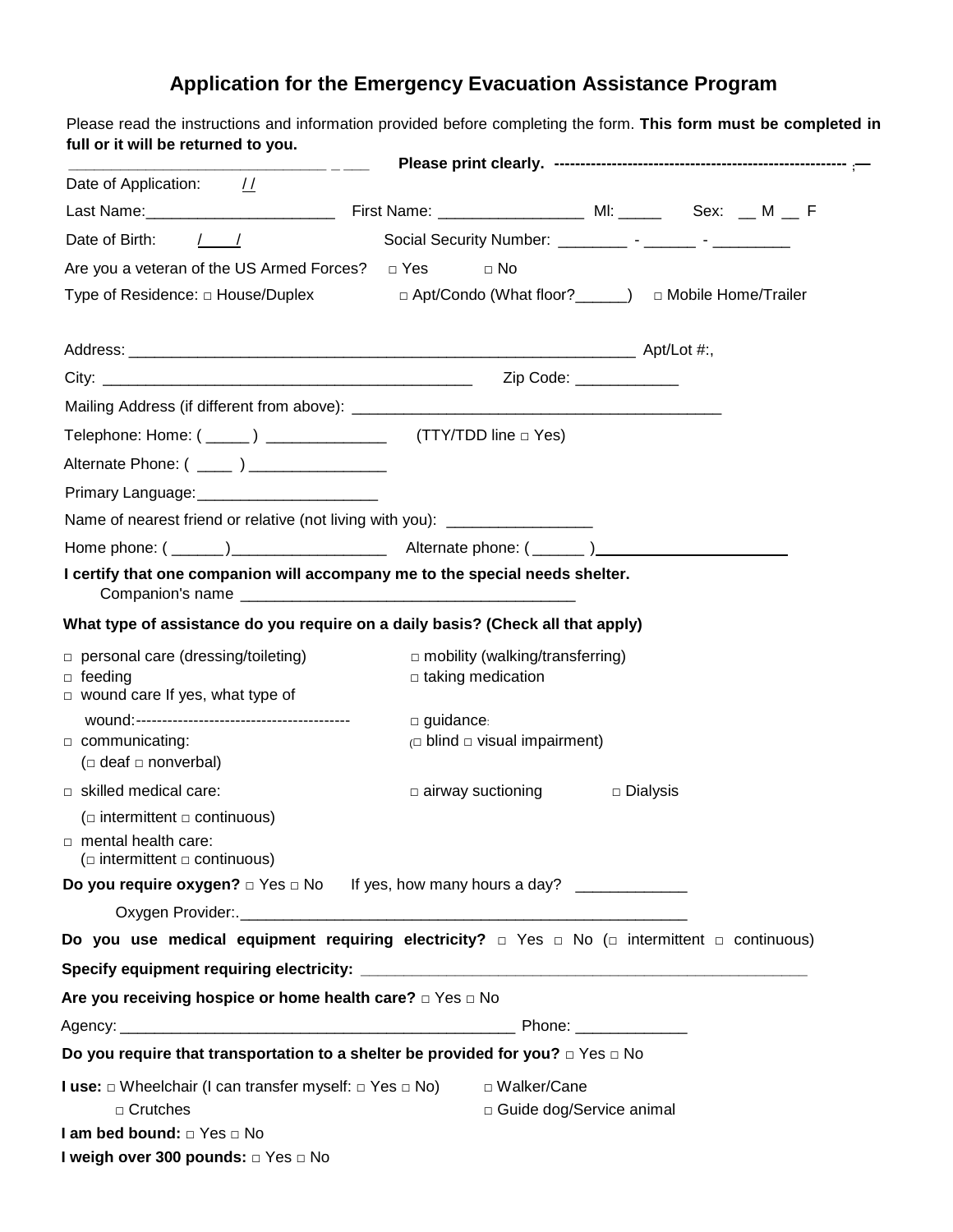#### **I have the following conditions: (Check all that apply)**

| <b>Alzheimer's Disease</b><br>$\Box$<br>$\Box$ early $\Box$ moderate $\Box$ advanced  | $\Box$ Cardiac<br>$\Box$ stable $\Box$ unstable                                                        | $\Box$ Cerebrovascular accident<br>(CVA)                                   |
|---------------------------------------------------------------------------------------|--------------------------------------------------------------------------------------------------------|----------------------------------------------------------------------------|
| □ Chronic Obstructive Pulmonary<br>Disease (COPD)                                     | □ Continuous ambulatory<br>peritoneal dialysis (CAPD)                                                  | □ Cystic fibrosis                                                          |
| <b>Dementia</b><br>$\Box$                                                             | $\Box$ Emphysema                                                                                       | $\Box$ Diabetes<br>$\Box$ Insulin dependent<br>□ Non-insulin dependent     |
| $\Box$ Knee replacement<br>$\Box$ less than six months<br>$\Box$ more than six months | $\Box$ Hip replacement<br>$\Box$ less than six months<br>$\Box$ more than six months                   | □ Neuro-muscular disorders<br>$\Box$ early $\Box$ moderate $\Box$ advanced |
| □ Parkinson's Disease<br>$\Box$ early stages $\Box$ advanced                          | <b>D</b> Psychosis<br>$\Box$ controlled $\Box$ uncontrolled                                            | □ Seizures<br>$\Box$ controlled $\Box$ uncontrolled                        |
|                                                                                       |                                                                                                        |                                                                            |
| Name of person filling out form:                                                      |                                                                                                        | Telephone: (<br>$\begin{array}{c} \hline \end{array}$                      |
|                                                                                       | This section must be completed patient's primary physician. Please print. _____________                |                                                                            |
|                                                                                       |                                                                                                        | Phone: (--------) ----------------                                         |
|                                                                                       |                                                                                                        |                                                                            |
|                                                                                       |                                                                                                        |                                                                            |
|                                                                                       | To the best of my knowledge and belief, the information provided on this form is correct and complete. |                                                                            |
|                                                                                       |                                                                                                        | Date: _______________________________                                      |
| <b>Physician's License Number:</b>                                                    |                                                                                                        |                                                                            |

#### **Applicant Signature & Health Insurance Portability and Accountability Act (HIPAA)**

I certify that this information is correct. **I** understand that based on this application and the data **I** have provided, the Miami-Dade County Department of Emergency Management (MDC DEM) will determine which emergency evacuation assistance, if any, this program may be able to provide. **I understand that there is no cost associated with using any of the County's disaster evacuation centers or disaster transportation services. However, should my medical condition deteriorate and should I be admitted to the hospital, while being evacuated or at an evacuation**  center, then I will be responsible for the charges incurred once I am "admitted as a patient" of a hospital. I grant permission to medical providers, transportation agencies and other individuals providing me medical care and disclose any information required to respond to my needs.

*HIPAA Privacy Rule:* As defined in the Health Insurance Portability and Accountability Act (HIPAA) Privacy Rule of 1996, by signing this Authorization, **I** hereby allow the use or disclosure of my medical information by MDC DEM, in'order to provide me assistance during emergency evacuations.

*(Continued on next page)*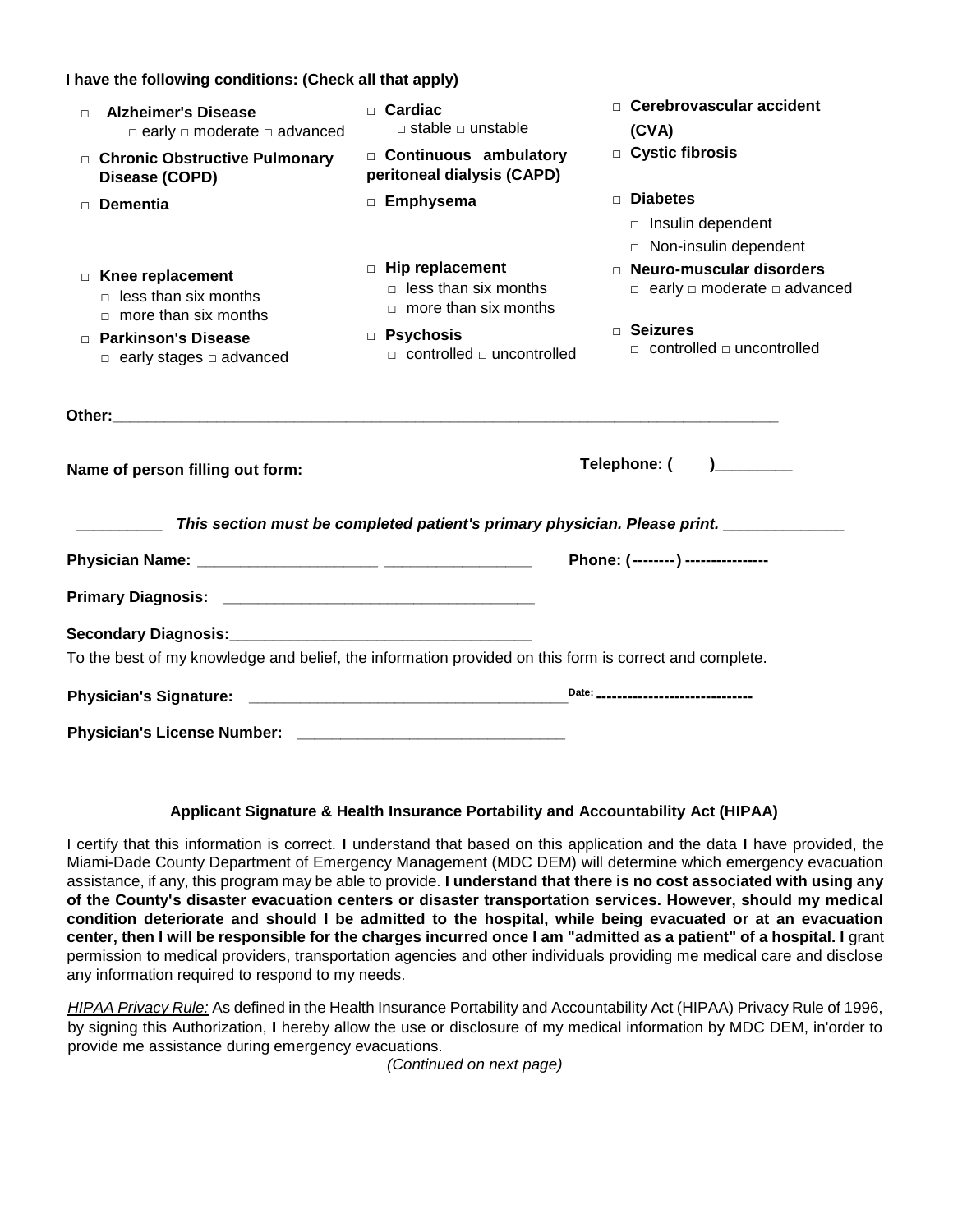I understand that information used or disclosed pursuant to this Authorization, may be subject to disclosure by the recipient for the purposes of evacuation, sheltering, transportation and any medical care pursuant to these services.

I understand that I have the right to revoke this Authorization at any time except to the extent that MDC DEM has already acted in reliance on the Authorization. To revoke this Authorization, I understand that I must do so by written request to the Miami-Dade County Department of Emergency Management, 9300 NW 41 St, Miami, FL 33178, Attention: Special Needs Registry Coordinator.

I understand that if I choose to revoke this Authorization, I will no longer be part of the Special Needs Registry and will not be evacuated.

**Signature of Applicant:\_\_\_\_\_\_\_\_\_\_\_\_\_\_\_\_\_\_\_\_\_\_\_\_\_\_\_\_\_\_\_\_\_\_\_\_\_\_\_\_\_\_\_\_\_\_\_\_ Date:**

Date: \_\_\_\_\_\_\_\_\_\_\_\_\_\_\_\_\_\_\_\_\_\_\_\_\_\_\_\_\_\_\_\_\_\_\_

**MDC DEM Miami-Dade Department of Emergency Management 9300 NW 41 Street Miami, FL 33178**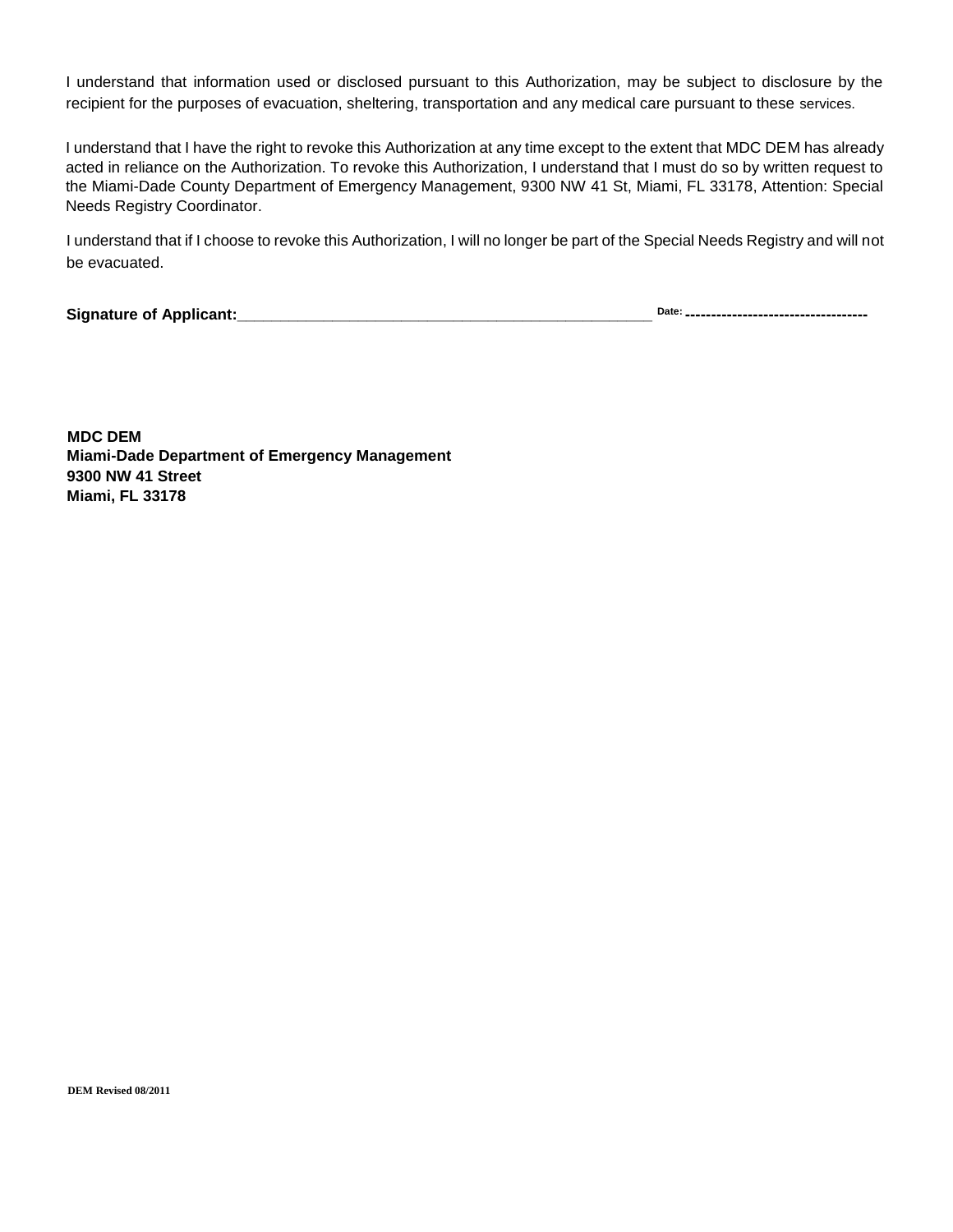

### **Programa de Asistencia Para Evacuacion de Emergencias**

#### **Informacion e Instrucciones Para el Solicitante**

El Programa de Ayuda para Evacuaciones de Emergencia (EEAP, sigla en ingles) esta disenado para personas con necesidades especiales que viven en sus hogares y necesitan ayuda para ser evacuados. Los solicitantes elegibles tienen una condicion medica que requiere un refugio especializado que no esta disponible en un centra de evacuacion durante huracanes. Los residentes de instalaciones de residencia asistida (ALF, sigla en ingles) o residencias para la tercera edad no cualifican para este programa porque estos negocio's tienen que tener sus propios planes de emergencia para sus clientes.

El registro de EEAP puede ser usado para cualquier emergencia que requiere evacuacion, tal como inundaciones, huracanes o derrames de materiales peligrosos como fugas de gas. Los recursos son limitados y las personas que estan registradas tendran prioridad cuando surge una emergencia. **No espere hasta que den la orden de evacuar para pedir que lo agreguen al Registro.**

Los Centros de Evacuacion solo estaran disponibles como ultimo recurso para personas que no tienen otro lugar donde ir. Si usted necesita evacuar, primero debe buscar refugio con parientes, amistades u organizaciones comunitarias. Centros de Evacuacion para los que tienen Necesidades Especiales {SNEC, sigla en ingles) no ofrecen el mismo nivel de cuidado ni tienen los mismos equipos disponibles en instalaciones medicas. Solo atencion medica basica y ayuda estan disponibles. Camas superiores para los que tienen necesidades especiales y catres son proveldos en forma limitada. Individuos que necesitan un nivel mas alto de atencion medica como oxigeno continuo, el uso de equipo de soporte vital que requiere electricidad y tienen condiciones y necesidades medicas avanzadas seran internados en hospitales participantes, tambien conocidos como Instalaciones de Gestion Medica (MMF, sigla en ingles). Debido a un numero limitado de personal, nosotros recomendamos que una cuidadora lo acompane y permanezca con usted durante su estadla en el SNEC o la MMF para asegurarse de que se atiendan sus necesidades de manera oportuna.

Es sumamente recomendable que si usted tiene una dieta especial, que usted traiga esos artlculos dieteticos consigo para asegurarse de su maxima comodidad durante su evacuacion alejado de su hogar. Por favor asegurese de traer un kit para desastres que incluye: frazadas y sabanas, medicinas y artfculos personales (comida agua y equipo medico). Por favor asegurese de comer una merienda antes de dejar su hogar. Todos los Centros de Evacuacion del Condado de Miami-Dade aceptan individuos con animates de servicio. Si usted tiene un animal de servicio, incluya su comida y suministros en su kit para desastres.

**Todas las secciones de esta solicitud tienen que ser rellenadas. Su medico de cabecera (PCP, sigla en ingles) tiene que rellenar y firmar esta solicitud antes de presentarla a nuestra oficina.** Si mas de una

persona en su nucleo familiar necesita ayuda durante evacuaciones, cada persona debe rellenar una solicitud separada. Una vez que su solicitud ha sido procesada se le enviaran instrucciones especiales. Usted sera contactado cada ano para re certificar su necesidad para este programa. Usted **no** necesita rellenar una solicitud cada ano. Si usted tiene preguntas o necesita mas informacion, slrvase llamar al numero especial para los que tienen Necesidades Especiales por el (305) 513-7700. Sfrvase guardar una copia de su solicitud rellenada en sus archivos y envfe el **original** a:

#### **Miami-Dade Department of Emergency Management Emergency Evacuation Assistance Program 9300 NW 41 Street ^\_ \_\_\_\_\_\_\_\_\_\_\_\_\_\_\_\_\_\_\_\_\_\_\_\_\_\_\_\_\_\_\_ Miami, FL 33178\_\_\_\_\_\_\_\_\_\_\_\_\_\_\_\_\_\_\_\_\_\_\_\_\_\_\_\_\_\_\_\_\_\_\_\_\_\_\_\_**

**Esta solicitud esta disponible en Ingles, Espafiol, y Croele. SI desea esta documento en diferente formato como Braille o en** letra imprenta mas grande puede llamar al numero de telefono (305) 468-5900.

Si necesita informaci6n para la preparaci6n de desastres, llame al Centro de Informaci6n al 3-1-1 6 (305) 468-5900. Si utiliza TTY/TDD llame al (305) 468-5402 para ambas peticiones. Tambien puede visitar nuestra pagina web [www.miamidade.gov/oem](http://www.miamidade.gov/oem)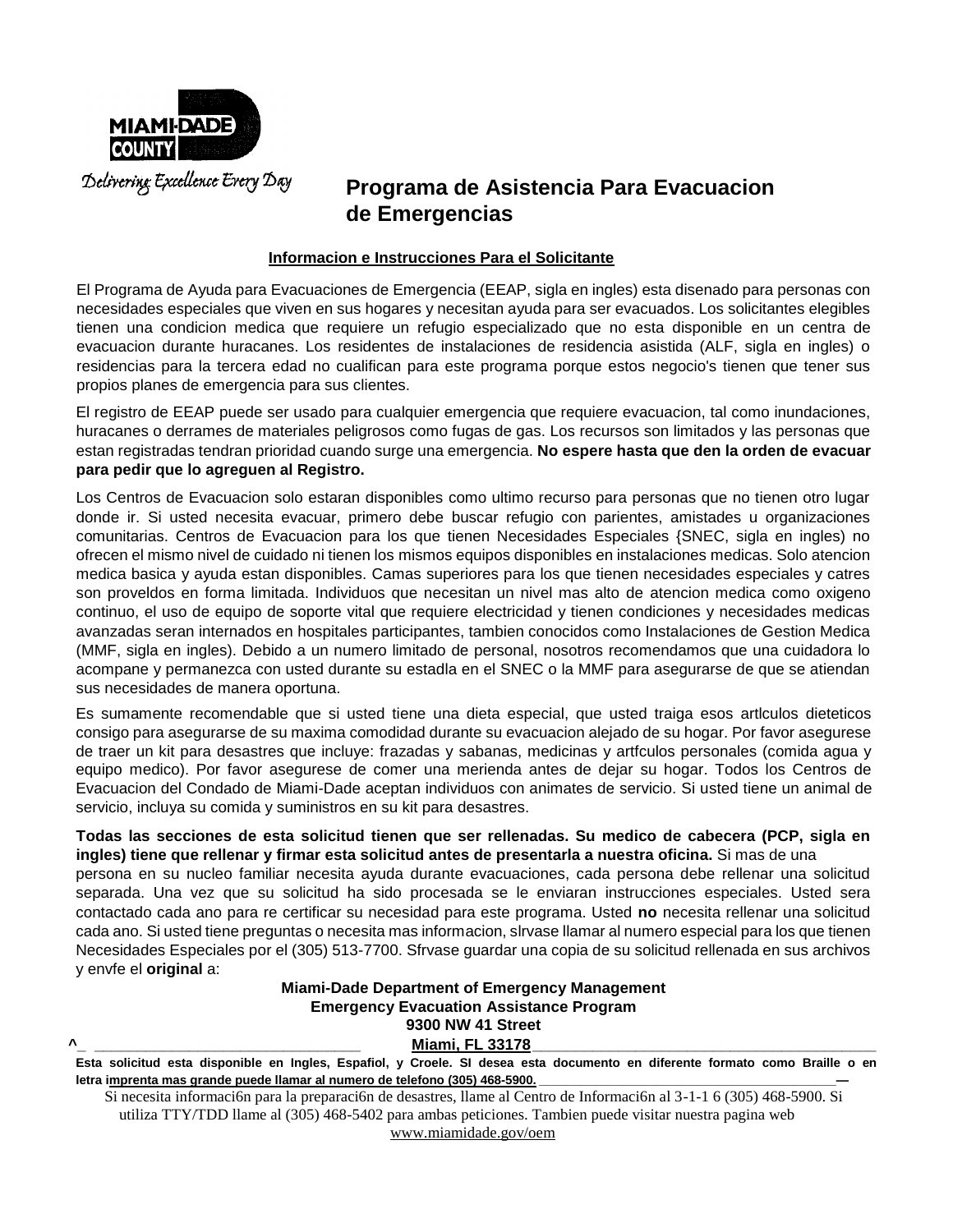## **Solicitud de Asistencia Para Evacuacion de Emergencias**

| Por favor lea la informacion e instrucciones adjuntas antes de completar este formulario. Llene todos los<br>datos que se les pide. Si no recibimos la informacion completa, sera devuelta.                                                                                                          |                                                   |
|------------------------------------------------------------------------------------------------------------------------------------------------------------------------------------------------------------------------------------------------------------------------------------------------------|---------------------------------------------------|
| Fecha de solicitud: $\frac{1}{\sqrt{1-\frac{1}{2}}}\frac{1}{\sqrt{1-\frac{1}{2}}}}$                                                                                                                                                                                                                  |                                                   |
|                                                                                                                                                                                                                                                                                                      | Inicial segundo nombre:                           |
| Sexo: $\Box$ M $\Box$ F $\Box$ Fecha de nacimiento: $\Box$ / / /                                                                                                                                                                                                                                     |                                                   |
| Es usted veterano de las fuerzas armadas de US? $\Box$ Si $\Box$ No                                                                                                                                                                                                                                  |                                                   |
| Tipo de residencia: □ Casa/duplex □ Apto./condo (Piso: ___) □ Casa movil/trailer                                                                                                                                                                                                                     |                                                   |
|                                                                                                                                                                                                                                                                                                      |                                                   |
| Ciudad: __________________________Codigo Postal: _______________________________                                                                                                                                                                                                                     |                                                   |
| Direccion de correo (si es diferente a la de ariba): ___________________________                                                                                                                                                                                                                     |                                                   |
|                                                                                                                                                                                                                                                                                                      |                                                   |
| Numero Secundario:(                                                                                                                                                                                                                                                                                  |                                                   |
| Idioma Principal: ____                                                                                                                                                                                                                                                                               |                                                   |
| Nombre del pariente mas allegado (que no viva con Ud.): ______                                                                                                                                                                                                                                       |                                                   |
| Telefono: Hogar:( ___ ) _______________ Oficina:(_ _ _ _ _ ) ____                                                                                                                                                                                                                                    |                                                   |
| Yo tengo una persona encargada de ocuparse de mi quien me acompanara al centro de evacuacion.                                                                                                                                                                                                        |                                                   |
|                                                                                                                                                                                                                                                                                                      |                                                   |
| Indique el tipo de asistencia que necesita usted diariamente. (Marque todos aquellos necesarios)<br>□ Cuidado personal (al vestirme, con la higiene) □ Movilidad (caminar/transferir)<br>$\Box$ Alimentacion<br>□ Medicamentos<br>□ Cuidado de heridas, Que tipo de<br>herida: _____________________ |                                                   |
| $\Box$ Comunicacion<br>□ Guia (ciego o impedimento                                                                                                                                                                                                                                                   |                                                   |
| ( $\Box$ sordo $\Box$ mudo)<br>visual)<br>□ Necesito ayuda medica o tratamiento                                                                                                                                                                                                                      |                                                   |
| mental ( $\Box$ intermitente $\Box$ continuamente)                                                                                                                                                                                                                                                   |                                                   |
| $\square$ Dialisis<br>$\Box$ Necesito ayuda para limpiar las vfas<br>respiratorias                                                                                                                                                                                                                   |                                                   |
| Uso equipos de oxigeno. $\Box$ SI $\Box$ No $\Box$ Cuantos horas al dia?                                                                                                                                                                                                                             |                                                   |
| Compania que provee su oxigeno: ______________________________                                                                                                                                                                                                                                       |                                                   |
| Uso equipos medicos que requieren electricidad. $\Box$ Si $\Box$ No ( $\Box$ intermitente $\Box$ continuamente)                                                                                                                                                                                      |                                                   |
| Especifique equipo medico que requiere electricidad: ___________________________                                                                                                                                                                                                                     |                                                   |
|                                                                                                                                                                                                                                                                                                      |                                                   |
|                                                                                                                                                                                                                                                                                                      |                                                   |
| Necesito transporte al centro de evacuacion. $\Box$ SI $\Box$ No                                                                                                                                                                                                                                     |                                                   |
| Yo uso:                                                                                                                                                                                                                                                                                              |                                                   |
| □ Silla de rueda (transferible por si mismo □ SI □ No) □ Andador/baston                                                                                                                                                                                                                              | □Perro de guia/<br>□Muletas<br>animal de servicio |
| Estoy restringido a una cama: □ Si □ No<br>Peso mas de 300 libras: □ SI □ No                                                                                                                                                                                                                         |                                                   |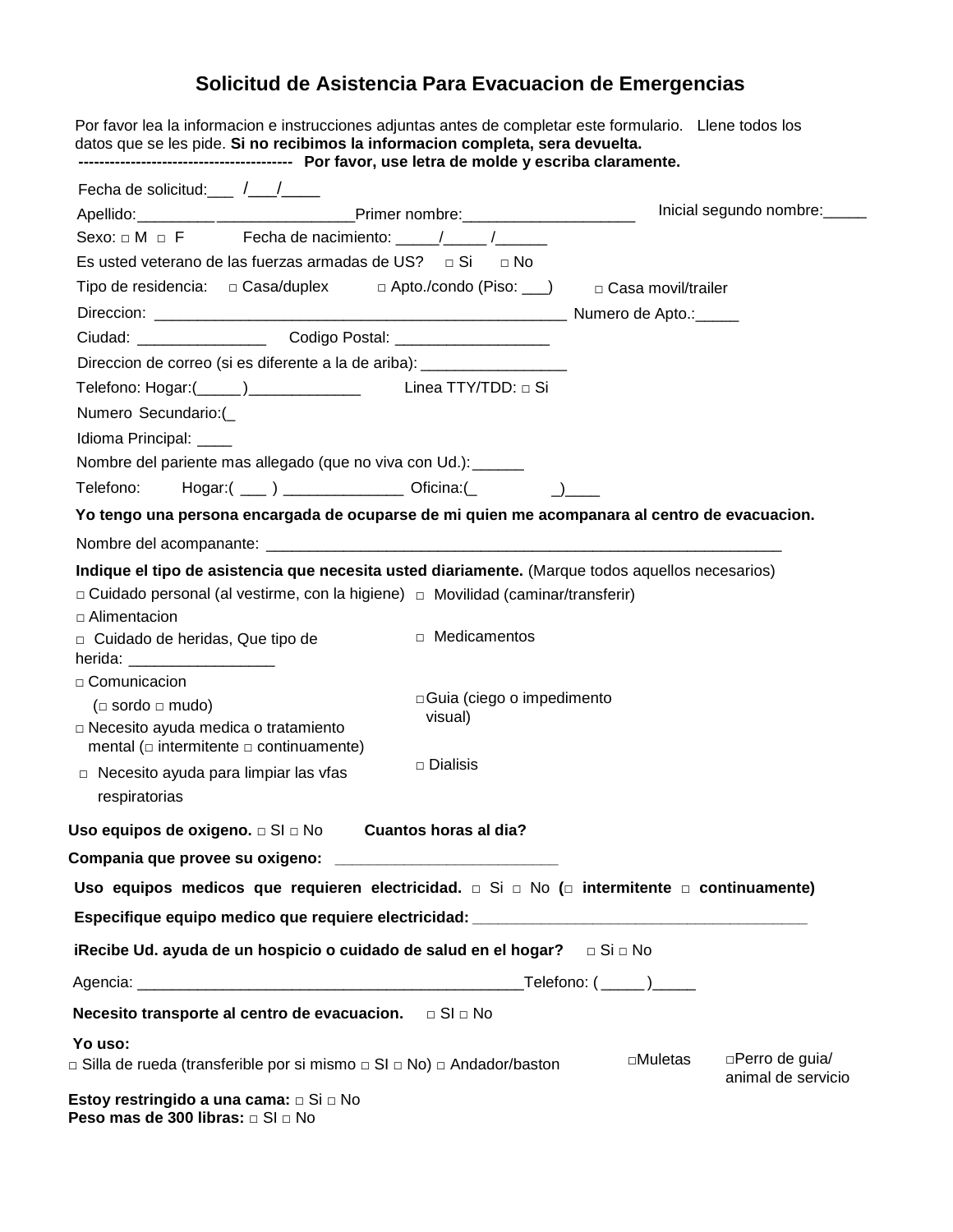| Tengo las siguientes condiciones:<br>□ Enfermedad de Alzheimer<br>$\Box$ principios $\Box$ moderada<br>$\Box$ avanzada (en cama)<br>□ Enfermedad Pulmonar | (marque aquellas necesarias)<br>$\Box$ Cardiaca<br>$\Box$ estable<br>$\Box$ no estable (ej: angina, etc.)<br>Dialisis peritoneal continua<br>ambulatoria(CAPD) | □ Accidente Cerebro Vascular<br>(CVA)<br>□ Cystic fibrosis |  |  |
|-----------------------------------------------------------------------------------------------------------------------------------------------------------|----------------------------------------------------------------------------------------------------------------------------------------------------------------|------------------------------------------------------------|--|--|
| <b>Obstructive! Cronica (COPD)</b>                                                                                                                        |                                                                                                                                                                |                                                            |  |  |
|                                                                                                                                                           |                                                                                                                                                                | $\Box$ Diabetes                                            |  |  |
| $\square$ Demencia                                                                                                                                        | <b>Enfisema</b>                                                                                                                                                | $\Box$ insulina dependiente<br>no dependiente de insulina  |  |  |
|                                                                                                                                                           |                                                                                                                                                                | □ Desorden Neuro-muscular                                  |  |  |
| $\Box$ Rodilla artificial<br>$\Box$ menos de seis meses<br>□ mas de seis meses                                                                            | $\Box$ Cadera artificial<br>$\Box$ menos de seis meses<br>$\Box$ mas de seis meses                                                                             | □ moderada O avanzada<br>$\Box$ Ataques epilepticos        |  |  |
| $\Box$ Enfermedad de Parkinson<br>$\Box$ comienzo $\Box$ avanzada                                                                                         | $\Box$ Psicosis<br>$\Box$ controlada $\Box$ incontrolable                                                                                                      | $\Box$ controlados $\Box$ incontrolable                    |  |  |
|                                                                                                                                                           |                                                                                                                                                                |                                                            |  |  |
| Nombre de la persona llenando el formulario:                                                                                                              |                                                                                                                                                                |                                                            |  |  |
|                                                                                                                                                           |                                                                                                                                                                |                                                            |  |  |
|                                                                                                                                                           | Por favor, pidale a su medico que llene la siguiente informacion (por favor usar letra de molde)                                                               |                                                            |  |  |
| <b>Physician Name</b>                                                                                                                                     |                                                                                                                                                                |                                                            |  |  |
|                                                                                                                                                           |                                                                                                                                                                |                                                            |  |  |
|                                                                                                                                                           | To the best of my knowledge and belief, the information provided on this form is correct and complete.                                                         |                                                            |  |  |
|                                                                                                                                                           |                                                                                                                                                                |                                                            |  |  |
| <b>Physician's License Number:</b>                                                                                                                        |                                                                                                                                                                |                                                            |  |  |

#### **Firma del Solicitante y Health Insurance Portability and Accountability Act (HIPAA)**

Yo certifico que esta informacion esta correcta. Yo entiendo que basado en la informacion adjunta, el Departamento de Administration de Emergencias del Condado de Miami-Dade determinara el nivel de asistencia que necesito y asignarme a los programas adecuados. Yo entiendo que esta ayuda solo se hara posible durante la emergencia y que debo hacer los arreglos adecuados en caso que no pueda regresar a mi casa cuando termine la emergencia. **Entiendo que no hay costo el usar los centros de evacuacion or los servicios de transportacion a estos centros pero si mi situacion medica empeora y tengo que ser admitido a un hospital mientras se efectua la evacuacion o a un centro de evacuacion entonces sere responsable por cualquier gasto de transporte o sea admitido como paciente en un hospital o otra facilidad medica.** . Le doy permiso legal a los proveedores de servicios medicos, agencias de transporte y otros como necesario a divulgar toda informacion personal requerida mientras responden a mis necesidades.

Firmando esta autorizacion, autorizo al Departamento de Manejo de Emergencia del Condado Miami-Dade (DMEMD) seguiendo las regulaciones bajo la ley Health Insurance Portability and Accountability Act of 1996, the "HIPAA Privacy Rule", esta informacion medica que pertenece a mi salud o ml, sera utilizada para mi evacuacion en caso de una emergencia.

*(Sigue* a *la proxima pagina.)*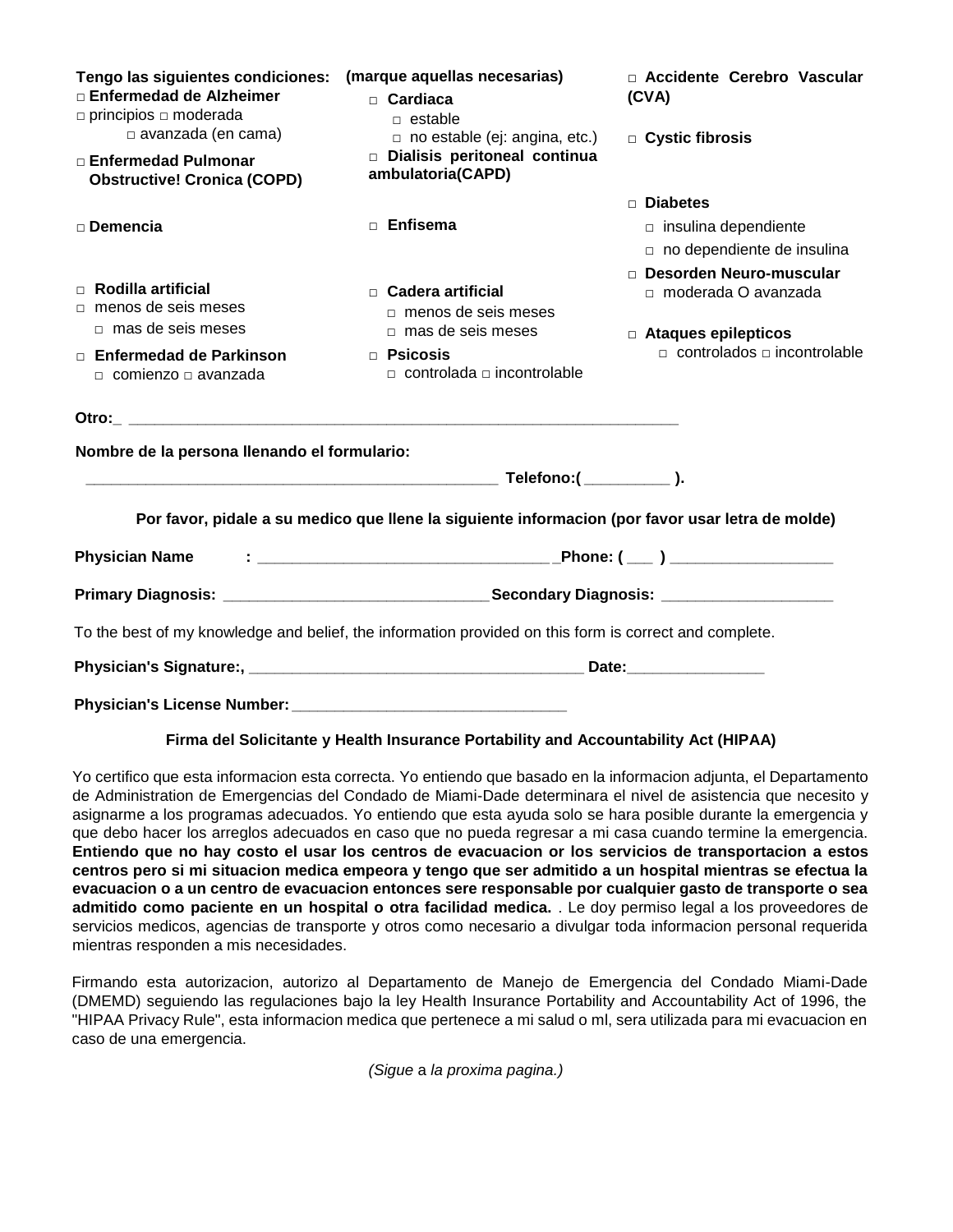Se que el organismo que reciba los datos utilizados o divulgados conforme a esta autorizacion podra hacer pOblicos dichos datos nuevamente con miras a la prestacion de servicios de evacuacion, refugio y transporte as! como servicios de atencion medica derivados de aquellos.

Entiendo que tengo el derecho a revocar esta autorizacion en cualquier momento, a menos que DMEMD haya actuado ya en la autorizacion. Para revocar esta autorizacion, entiendo que debo hacerlo por escrito, al Departamento de Manejo de Emergencia del Condado Miami-Dade 9300 NW 41 St, Miami, FL 33178, Atencion: Coordinador de Ciudadanos con Necesidades Especiales.

Entiendo que si elijo revocar esta autorizacion, no sere elegible a ser parte del Registro de Ciudadanos con Necesidades Especiales, y no sere evacuado en una emergencia.

**Firma del Solicitante:\_\_\_\_\_\_\_\_\_\_\_\_\_\_\_\_\_\_\_\_\_\_\_\_\_\_\_\_\_\_\_\_\_\_\_\_ Fecha:-----------------------------------**

**MDC DEM Miami-Dade Department of Emergency Management Emergency Evacuation Assistance Program 9300 NW 41 Street Miami, FL 33178**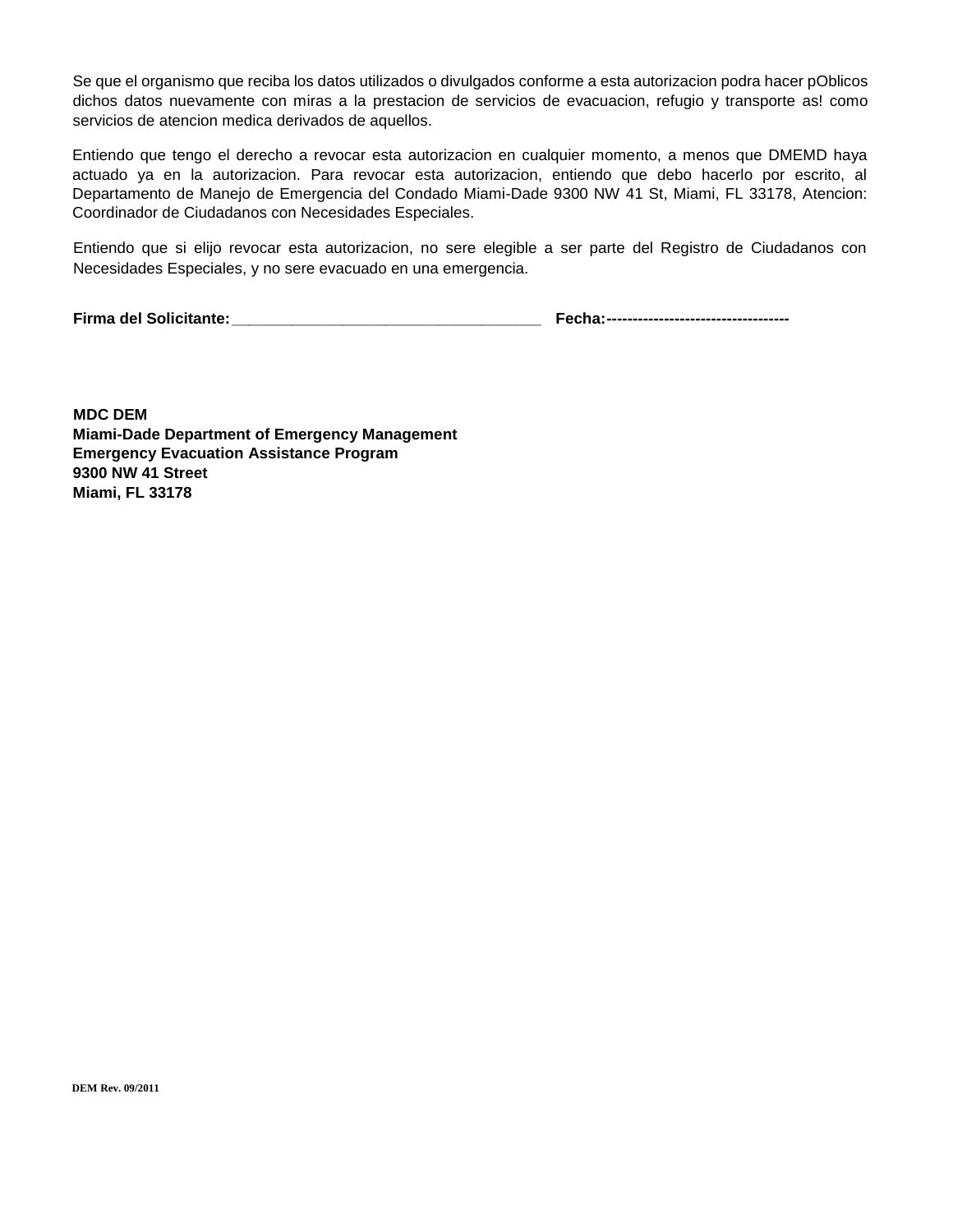

### **Konte Miami-Dade Pwogram Asistans Evakyasyon Ka Dijans**

Delivering Excellence Every Day

#### **Enstriksyon ak Enfomasyon Aplikan**

Pwogram Asistans Evakyasyon pou Ka Dijans (EEAP) la te kreye pou moun ki gen bezwen espesyal k ap .viv nan kay ki bezwen asistans pou evakye. Aplikan ki elijib yo se de moun ki gen yon pwoblem medikal ki fe ke yo bezwen lojman abri espesyalize ki pa disponib nan yon sant evakyasyon siklon. Moun k ap viv nan sant ki bay asistans medikal (ALF) yo oswa mezon retret yo pa kalifye pou pwogram sa a paske, biznis sa yo fet pou gen pwop plan dijans yo pou kliyan yo.

Nou ka itizilize rejis EEAP a pou nenpot ka dijans ki mande evakyasyon, tankou inondasyon, siklon oswa debodman pwodwi danjre, tankou fwit gaz. Resous yo limite, kidonk moun ki enskri yo ap gen priyorite le gen yon ijans. **Pa tann se le yo bay lod evakyasyon pou w mande ajoute non w nan Rejis la.**

Sant Evakyasyon yo ap disponib selman kom yon denye rekou pou moun ki pa gen okenn lot kote pou yo ale. Si w bezwen evakye, ou ta dwe premye cheche refij avek fanmi w, zanmi w oswa oganizasyon kominote yo. Sant Evakyasyon Bezwen Espesyal (SNEC) yo pa ofri menm nivo swen oswa ekipman ak sa ki disponib nan etablisman swen medikal yo. Sant la gen disponib selman swen medikal ak asistans de baz. Gen kabann ak kad ki ranfose pou moun ak bezwen espesyal, men kantite yo limite. Moun ki bezwen yon nivo swen medikal ki pi wo, tankou oksijen kontinyel, ekipman medikal elektrik pou soutni lavi yo epi yo gen yon kondisyon medikal ki avanse, yap mete moun sa yo lopital ki patisipe nan pwogram Ian ki rele Etablisman Jesyon Medikal (MMF). Poutet gen yon kantite limite de moun kap travay nan sant la, nou rekdmande ke w gen yon moun akonpaye w pou okipe w epi rete avek w pandan tout tan w nan SNEC oswa MMF la, pou asire ke w jwenn bon swen nan yon tan apwopriye.

Si wap swiv yon rejim alimante espesyal, yo rekdmande ke w pote pwop manje w pou asire ke w viv nan bon konfo pandan peryod evakyasyon Iwen lakay w an. Tanpri sonje pote yon twous pou dezas ki gen ladan: kouveti kabann, medikaman ak pwovizyon bezwen espesyal (manje, dlo, ak ekipman medikal). Tanpri asire w ke w manje yon repa konple anvan w kite lakay w. Tout sant evakyasyon Konte Miami-Dade yo asepte zannimo sevis yo. Si w gen yon zannimo sevis, pa bliye pote pwovizyon pou li tou nan twous pou dezas w an.

#### **Tout seksyon yo nan aplikasyon sa a fet pou ranpli konpletman. Medsen Swen Prime (PCP) w la fet pou ranpli epi siyen aplikasyon an anvan w soumet li bay biwo nou an.** Si

gen pliske yon moun nan kay la ki bezwen asistans pandan evakyasyon, yo chak fet pou ranpli yon aplikasyon apa. Yap poste enstriksyon espesyal voye ba w yon fwa ke nou fini regie aplikasyon w la.

Nap kontakte w chak ane pou re-setifye pou pwogram sa a. Ou **pa** bezwen ranpli yon aplikasyon chak ane. Si w gen kesyon oubyen si w bezwen plis enfomasyon, tanpri rele Liy Direk Bezwen Espesyal la nan (305) 513-7700. Tanpri kenbe yon kopi aplikasyon w ranpli a nan dosye w epi poste **original** la bay:

**Miami-Dade Department of Emergency Management Emergency Evacuation Assistance Program 9300 NW 41 Street Miami, FL 33178 Aplikasyon sa a disponib an Angle, Espanydl, ak Kreyol. Pou fe demann materyel sa a nan fdma altenatif tankou, Bray, Enprime an Gwo Let oswa Elektwonikman, tanpri rele (305) 468-5900. \_\_\_\_\_\_\_\_\_\_\_\_\_\_\_\_\_\_\_\_\_\_**

Si w bezwen konsey sou reparasyon dezas, kontakte Sant Enfomasyon an nan 3-1-1 oswa rele (305) 468-5900 (itilizate TTY7TDD yo rele (305) 468-5402). Epitou, ou ka ale sou sitweb nou an pou plis enfomasyon: [www.miamidade.gov/oem](http://www.miamidade.gov/oem)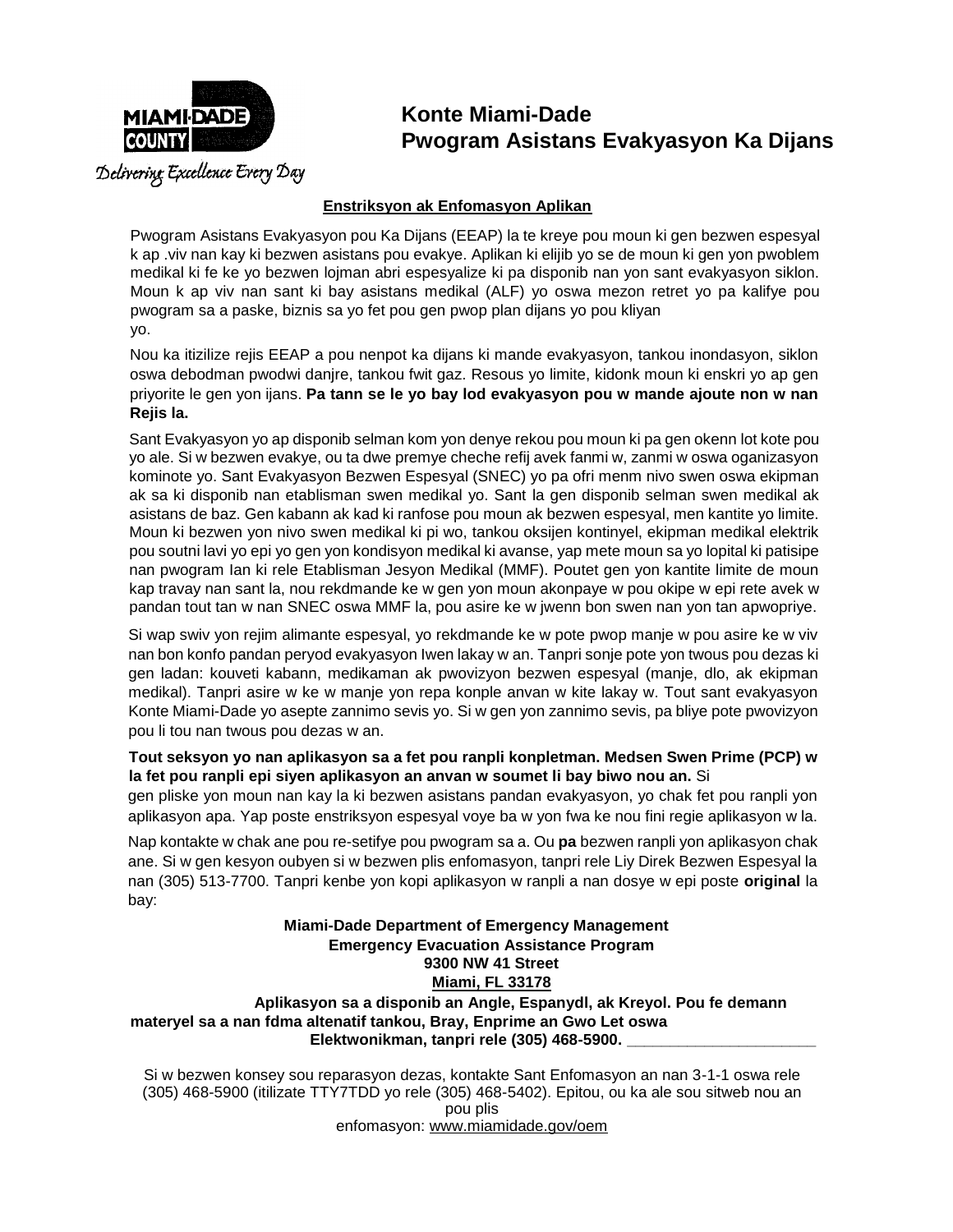### **Aplikasyon pou Pwogram Asistans Evakyasyon Dijans**

| yap voye li retounen ba w.                                                                                                                                                                                                                                                                                        |                           |                                   | Tanpri ekri byen kle. |               |  |
|-------------------------------------------------------------------------------------------------------------------------------------------------------------------------------------------------------------------------------------------------------------------------------------------------------------------|---------------------------|-----------------------------------|-----------------------|---------------|--|
| Dat Aplikasyon an: ____/___/___                                                                                                                                                                                                                                                                                   |                           |                                   |                       |               |  |
| Siyati: Summan Deckson Contains Premont Prenon: Contains 2011 Contains Units 2012 Deckye Non: Contains 2014 Pre                                                                                                                                                                                                   |                           |                                   |                       |               |  |
| Dat Nesans: $\frac{1}{2}$ $\frac{1}{2}$ $\frac{1}{2}$ $\frac{1}{2}$ $\frac{1}{2}$ $\frac{1}{2}$ $\frac{1}{2}$ $\frac{1}{2}$ $\frac{1}{2}$ $\frac{1}{2}$ $\frac{1}{2}$ $\frac{1}{2}$ $\frac{1}{2}$ $\frac{1}{2}$ $\frac{1}{2}$ $\frac{1}{2}$ $\frac{1}{2}$ $\frac{1}{2}$ $\frac{1}{2}$ $\frac{1}{2}$ $\frac{1}{2}$ |                           |                                   |                       |               |  |
| Eske w se yon veteran Fos Lame                                                                                                                                                                                                                                                                                    |                           | $\Box$ Wi                         | $\Box$ Non            |               |  |
| Ameriken? Kalite Rezidans: □ Kay/Dipleks □ Apt/Kondo (Ki etaj? ________) □ Kay Mobil/Trele                                                                                                                                                                                                                        |                           |                                   |                       |               |  |
|                                                                                                                                                                                                                                                                                                                   |                           |                                   |                       |               |  |
|                                                                                                                                                                                                                                                                                                                   |                           |                                   |                       |               |  |
|                                                                                                                                                                                                                                                                                                                   |                           |                                   |                       |               |  |
| Telefon: Domisil: (_____) _________________(Liy TTY/TDD = Wi)                                                                                                                                                                                                                                                     |                           |                                   |                       |               |  |
|                                                                                                                                                                                                                                                                                                                   |                           |                                   |                       |               |  |
| Lang w pale pi byen: _____________________ —                                                                                                                                                                                                                                                                      |                           |                                   |                       |               |  |
| Non zanmi oswa fanmi ki pi pre w (ki pap viv avek w): ____________________                                                                                                                                                                                                                                        |                           |                                   |                       |               |  |
|                                                                                                                                                                                                                                                                                                                   |                           |                                   |                       |               |  |
| Mwen setifye ke gen yon moun kap akonpaye mwen nan sant abri bezwen espesyal la.                                                                                                                                                                                                                                  |                           |                                   |                       |               |  |
| Ki kalite asistans w bezwen de fason kotidyen? (Tcheke tout sa ki aplikab)                                                                                                                                                                                                                                        |                           |                                   |                       |               |  |
| $\Box$ swen pesonel (abiye/twalet)                                                                                                                                                                                                                                                                                |                           | $\Box$ mobilite (mache/transfere) |                       |               |  |
| $\Box$ manje                                                                                                                                                                                                                                                                                                      |                           | $\Box$ pran medikaman             |                       |               |  |
| □ swaye blesi Si wi, ki kalite<br>blesi: $\_\_$                                                                                                                                                                                                                                                                   |                           | Q konsey:                         |                       |               |  |
| $\Box$ kominike: ( $\Box$ soud $\Box$ bebe)                                                                                                                                                                                                                                                                       |                           | ( $\Box$ aveg $\Box$ pa we byen)  |                       |               |  |
| Swen medikal espesyalize:                                                                                                                                                                                                                                                                                         |                           | $\Box$ pasaj aspirasyon           |                       | $\Box$ Dyaliz |  |
| ( $\Box$ tanzantan $\Box$ kontinyelman)                                                                                                                                                                                                                                                                           |                           |                                   |                       |               |  |
| □ Swen mantal:                                                                                                                                                                                                                                                                                                    |                           |                                   |                       |               |  |
| ( $\Box$ tanzantan $\Box$ kontinyelman)                                                                                                                                                                                                                                                                           |                           |                                   |                       |               |  |
| Eske w bezwen oksijen? □ Wi □ Non Si wi, konbyen edtan pa jou? _________________                                                                                                                                                                                                                                  |                           |                                   |                       |               |  |
|                                                                                                                                                                                                                                                                                                                   |                           |                                   |                       |               |  |
| Eske w itilize ekipman medikal ki bezwen kouran pou fonksyone? DWi DNon (Dtanzantan Dkontinyelman)                                                                                                                                                                                                                |                           |                                   |                       |               |  |
|                                                                                                                                                                                                                                                                                                                   |                           |                                   |                       |               |  |
| Eske w resevwa swen ospis oswa swen medikal lakay w? $\Box$ Wi $\Box$ Non                                                                                                                                                                                                                                         |                           |                                   |                       |               |  |
|                                                                                                                                                                                                                                                                                                                   |                           |                                   |                       |               |  |
| Eske w bezwen yo ba w transpotasyon pou w ale nan yon abri □ Wi □ Non                                                                                                                                                                                                                                             |                           |                                   |                       |               |  |
| <b>Mwen Itilize:</b> □ Chez woulant (Mwen ka transfere tet mwen: □ Wi □ Non) □ Woke/Kan                                                                                                                                                                                                                           |                           |                                   |                       |               |  |
| $\square$ Beki                                                                                                                                                                                                                                                                                                    | □ Chyen gid/Zannimo sevis |                                   |                       |               |  |
| Mwen pa ka kite kabann: □ Wi □ Non                                                                                                                                                                                                                                                                                |                           |                                   |                       |               |  |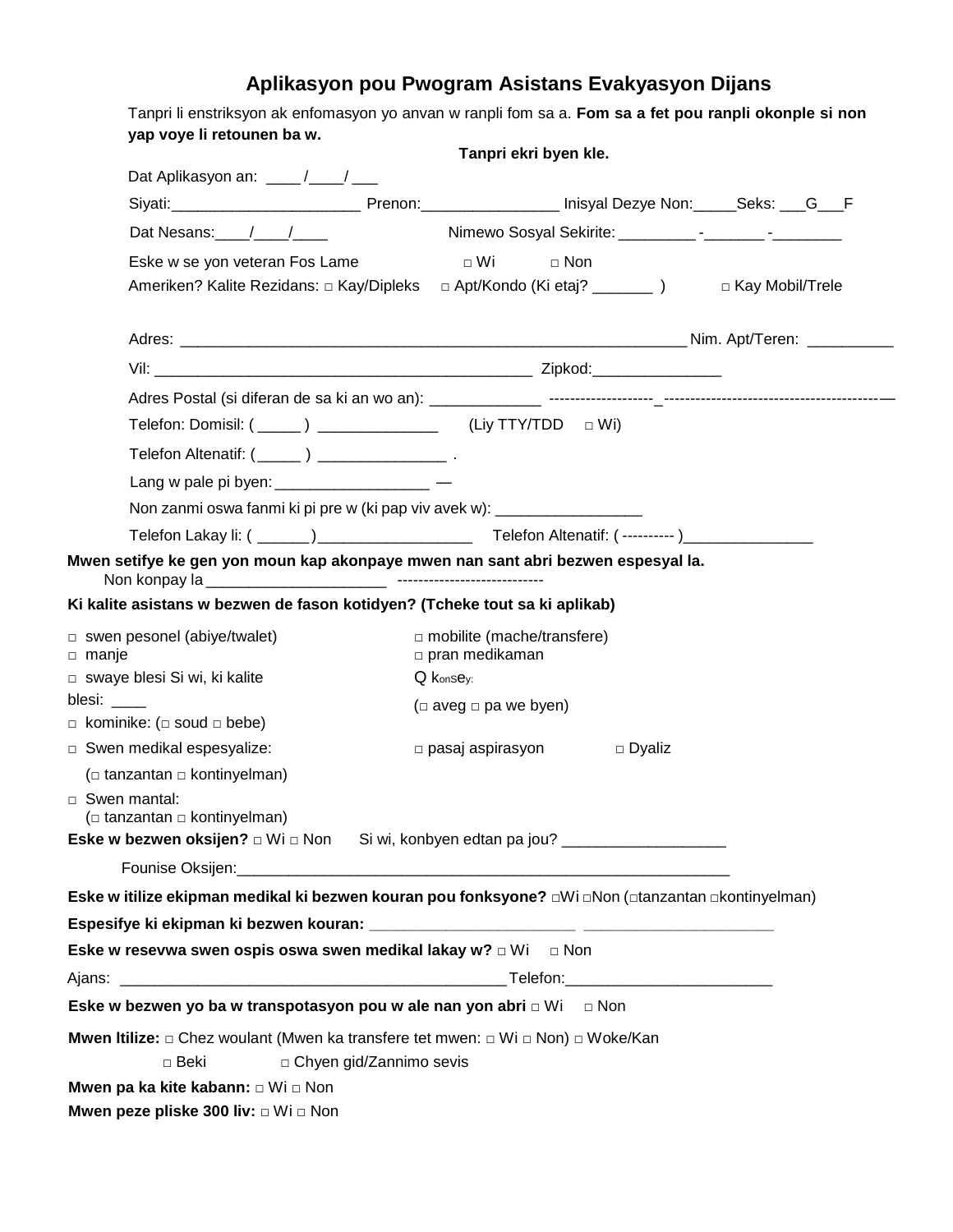#### **Mwen soufri maladi swivan yo: (Tcheke tout sa ki aplikab)**

| <b>Maladi Alzayme</b><br>$\Box$                                                                            | $\Box$ Ke                                                           | □ Aksidan vaskile serebral                                    |
|------------------------------------------------------------------------------------------------------------|---------------------------------------------------------------------|---------------------------------------------------------------|
| $\Box$ Koumansman $\Box$ modere $\Box$ avanse                                                              | $\Box$ estab $\Box$ enstab                                          | (CVA)                                                         |
| □ Maladi Poumon Kwonik (COPD)                                                                              | $\Box$ Sevis dyaliz peritoneo<br>anbilatwa kontinyel (CAPD)         | <b>D</b> Fibwoz Sistik                                        |
| □ Demans                                                                                                   | $\Box$ Anfizem                                                      | $\Box$ Dyabet<br>□ Ensilin depandan<br>□ Non-ensilin depandan |
| □ Ranplasman jenou<br>$\Box$ mwenske sis mwa<br>$\Box$ pliske sis mwa                                      | Ranplasman hanch<br>$\Box$ mwenske sis mwa<br>$\Box$ pliske sis mwa | □ Maladi newo-miskile<br>□ koumansman □ modere □<br>avanse    |
| <b>Maladi Parkinson</b><br>$\Box$ koumansman $\Box$ avanse                                                 | $\Box$ Psikoz<br>$\Box$ kontwole $\Box$ san kontwol                 | $\Box$ Kriz<br>$\Box$ kontwole $\Box$ san kontwol             |
|                                                                                                            |                                                                     |                                                               |
| Non moun kap ranpli fom lan:                                                                               |                                                                     | Nimewo telefon:()_                                            |
| __________________Seksyon sa a dwe ranpli pa dokte prensipal pasyan an. Tanpri ekri an let dotayo_________ |                                                                     |                                                               |
|                                                                                                            |                                                                     |                                                               |
|                                                                                                            |                                                                     |                                                               |
|                                                                                                            |                                                                     |                                                               |
| An tout konesans mwen ak kwayans mwen, enfomasyon ke mwen bay sou fom sa a korek epi yo konple.            |                                                                     |                                                               |
|                                                                                                            |                                                                     |                                                               |
|                                                                                                            |                                                                     |                                                               |

#### **Siyati Aplikan ak Dekre Lwa sou Potabilite ak Responsabilite Asirans Medikal (HIPAA)**

Mwen setifye ke enfomasyon sa yo korek. Mwen konprann ke baze sou aplikasyon sa a ak done enfomasyon ke mwen bay yo, Depatman Jesyon Dijans Konte Miami-Dade (MDC DEM) ap detemine ki asistans evakyason, si genyen, pwogram sa a ka ofri. **Mwen konprann ke mwen pa gen okenn depans ki asosye a sevis sant evakyasyon dezas Konte a oswa sevis transpo dezas yo. Sepandan, si kondisyon medikal mwen ta deteryore epi si yo ta etene mwen lopital pandan ke yap evakye mwen oswa pandan mwen nan yon sant evakyasyon, le sa a, map responsab depans lopital yo.** Mwen bay pemisyon a founise medikal yo, ajans transpotasyon ak de lot endividi kap ba mwen swen medikal pou divulge nenpot enfomasyon ki nesese pou reponn a bezwen mwen.

*Realeman Konfidansvalite HIPAA:* Jan ki define nan Lwa Potabilite ak Responsabilite Asirans Medikal (HIPAA) Regleman Konfidansyalite 1996, le mwen siyen Otorizasyon sa a, mwen isiba pemet itilizasyon oswa divilgasyon enfomasyon medikal mwen pa MDC DEM, pou yo kapab ba mwen asistans pandan evakyasyon dijans.

*(Kontinye sou lot bd paj la)*